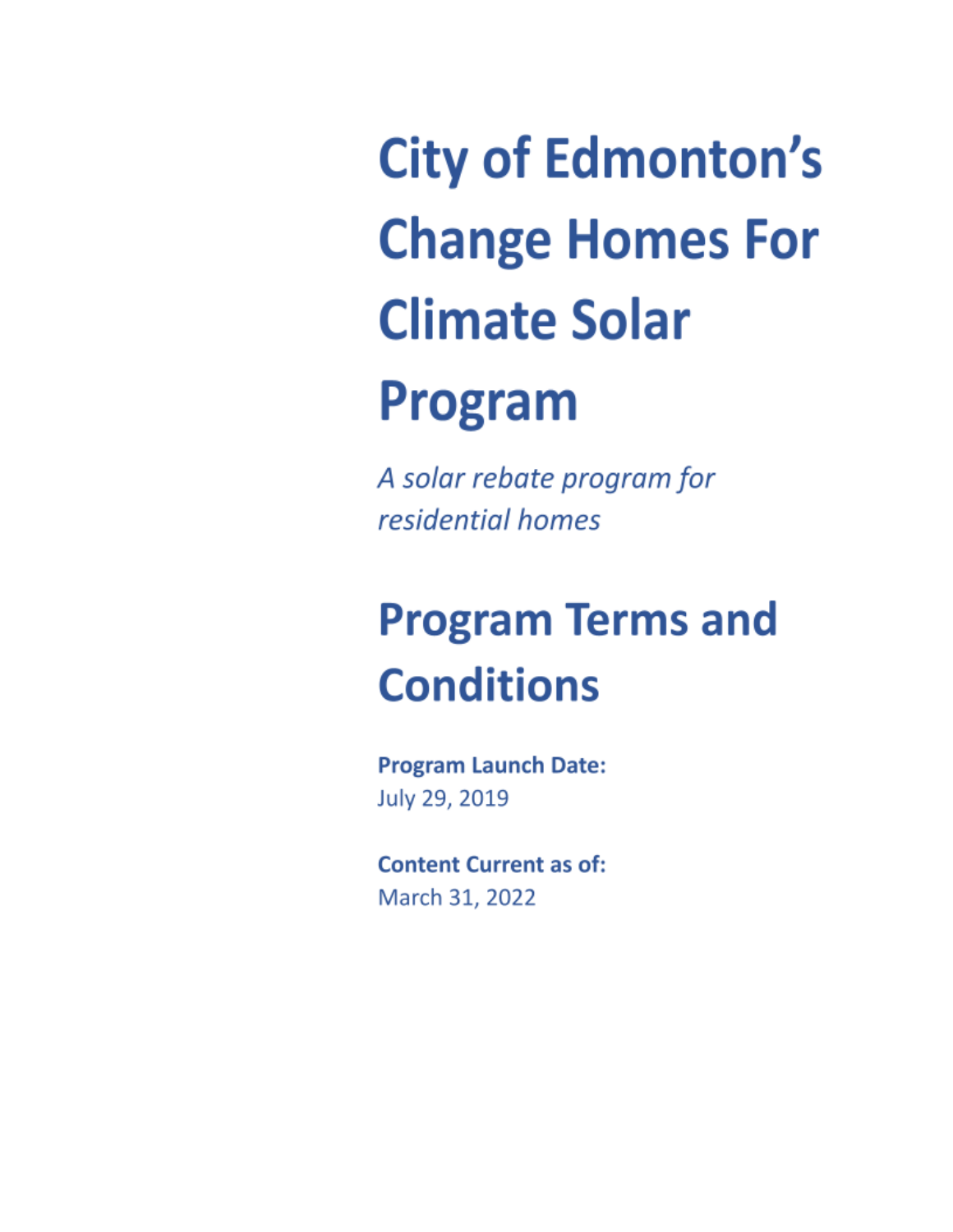# <span id="page-1-0"></span>**Table of Contents**

| <b>Table of Contents</b>                                        | $\overline{2}$ |
|-----------------------------------------------------------------|----------------|
| 1.0 Program Overview                                            | 3              |
| 2.0 Eligibility                                                 | 3              |
| 2.1 Eligible Participants                                       | 3              |
| 2.2 Eligible Projects                                           | 3              |
| 2.3 Eligible Evaluations                                        | 5              |
| 2.4 Ineligible Projects                                         | 5              |
| <b>3.0 CHCSP Application Deadlines</b>                          | 5              |
| <b>4.0 Financial Incentive</b>                                  | 6              |
| 4.1 Incentive Rates                                             | 6              |
| 4.2 Eligible Expenses                                           | $\overline{7}$ |
| 4.3 Ineligible Expenses                                         | $\overline{7}$ |
| 4.4 Incentive Disbursement                                      | $\overline{7}$ |
| 4.5 Cancellation or Termination of Program                      | 8              |
| 5.0 How to Participate                                          | 8              |
| 5.1 Step 1: Complete a Part I Application                       | 9              |
| 5.2 Step 2: Complete the Part II Application                    | 10             |
| 5.3 Step 3: Direct Deposit of Funds                             | 11             |
| <b>6.0 Reporting Requirements</b>                               | 11             |
| 7.0 Evaluation, Measurement and Verification                    | 11             |
| 7.1 Verification                                                | 11             |
| 7.2 Inspection                                                  | 11             |
| 8.0 Additional Legal Considerations                             | 12             |
| 8.1 Breach of Terms                                             | 12             |
| 8.2 Right of Set-Off                                            | 12             |
| 8.3 Environmental Attributes or Products                        | 12             |
| 8.4 Freedom of Information and Protection of Privacy (FOIP) Act | 12             |
| 8.5 Limitation of Liability                                     | 13             |
| <b>Contact Us</b>                                               | 14             |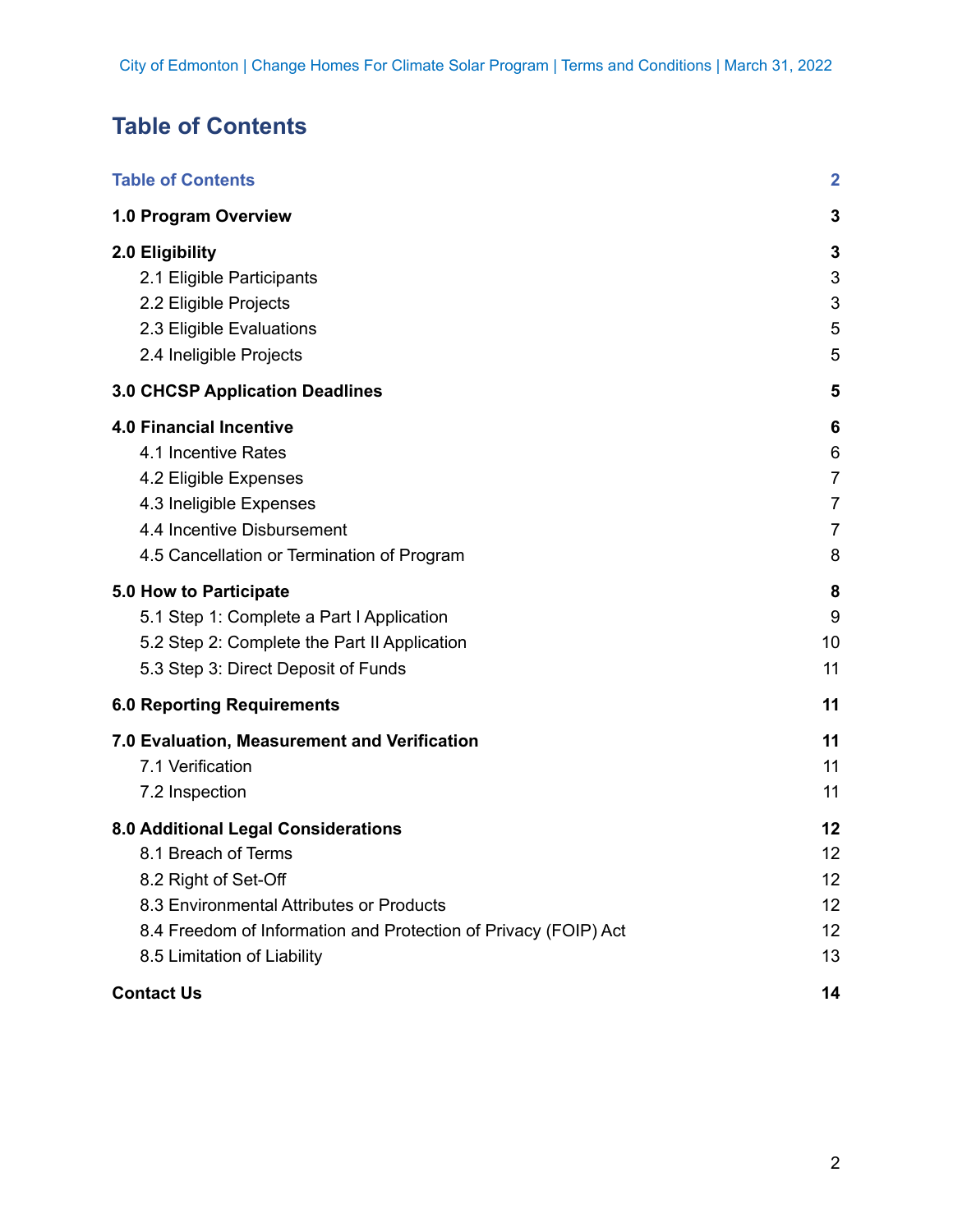The City of Edmonton reserves the right to change these Terms and Conditions at any time without prior notice, at its sole discretion.

# <span id="page-2-0"></span>**1.0 Program Overview**

The Change Homes for Climate Solar Program provides financial incentives to Edmonton homeowners who install solar photovoltaic (PV) systems on their homes in the City of Edmonton.

# **2.0 Eligibility**

# 2.1 Eligible Participants

The following people are eligible to participate in the Change Homes for Climate Solar Program (**"CHCSP"**):

Anyone proposing to install and own a solar PV system on a Residential Property in the City of Edmonton who completes an eligible pre-system installation EnerGuide Home Energy Evaluation.

**"Residential Property"** means a building or building(s) located within the municipal boundaries of the City of Edmonton that has one of the following residential uses under the City's Zoning Bylaw #12800:

- Apartment Housing
- Duplex Housing
- Row Housing
- Semi-detached Housing
- Single Detached Housing
- Stacked Row Housing
- Mobile Home
- Garden Suite
- Garage Suite

An eligible Residential Property may have one or more Dwellings, as defined in the City's Zoning Bylaw #12800. In such a case, each occupied Dwelling is eligible to participate in the CHCSP.

# 2.2 Eligible Projects

To qualify for funding under the CHCSP, all projects must comply with the following criteria: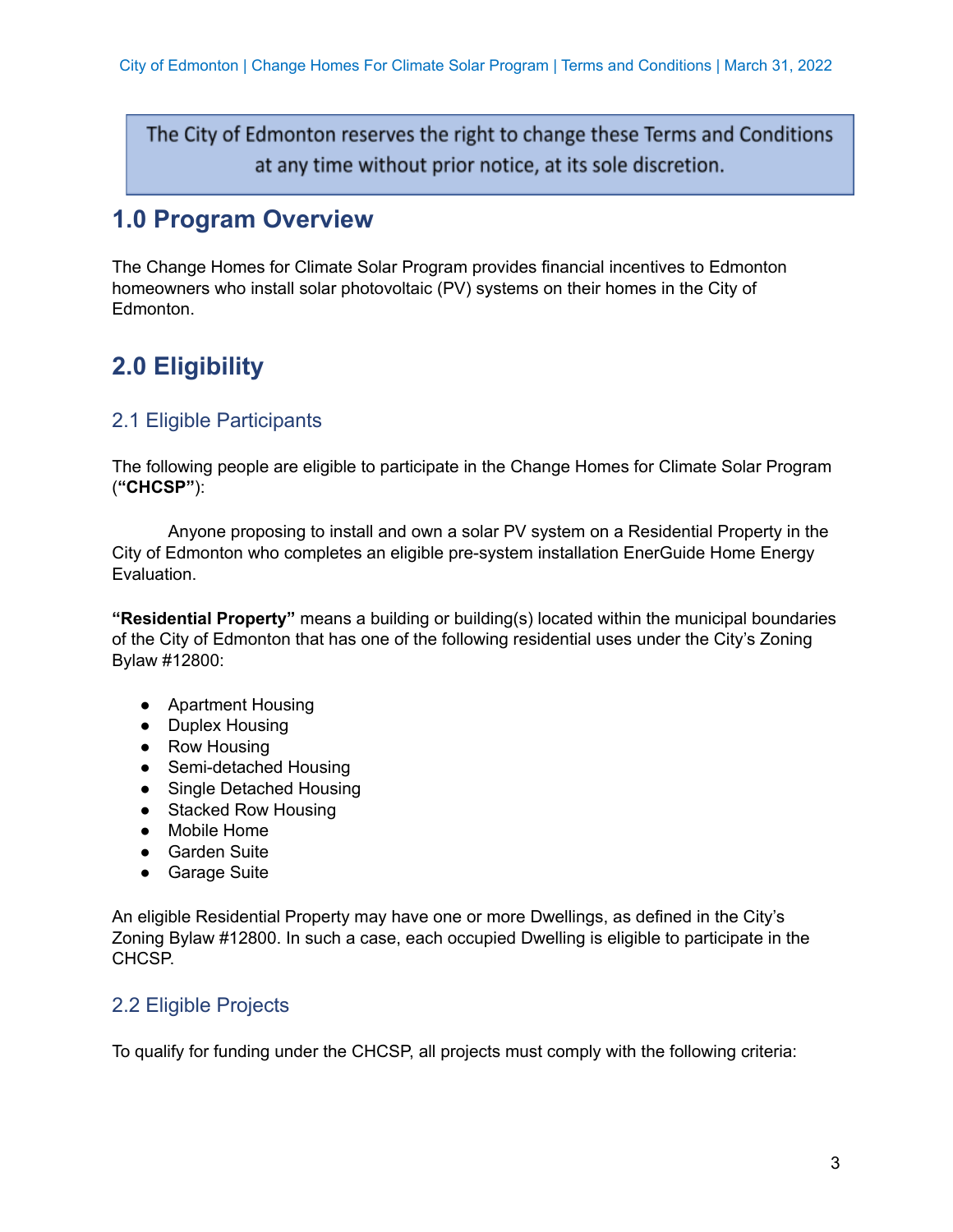- a) The system must be grid connected and compliant with the Government of Alberta's Micro-generation Regulation (AR27/2008), as amended from time to time;
- b) The system must be designed and installed by a Qualified Installer and all system components must meet the Canadian Standards Association (CSA) requirements for electrical safety or an equivalent certification that meets applicable Canadian standards;
	- A **"Qualified Installer"** is defined as: A business listed on the online listing of either the:
		- i. Solar Energy Society of Alberta (SESA) Solar Providers Directory; and/or
		- ii. the Canadian Renewable Energy Association (CanREA) Alberta Qualified Providers directory.
	- Use the Solar Energy Society of Alberta's Solar Providers [Directory](https://solaralberta.ca/go-solar/find-solar-services/) or the Canadian Renewable Energy Association's Alberta Qualified [Providers](https://membership.renewablesassociation.ca/Alberta-Qualified-Providers) [Directory](https://membership.renewablesassociation.ca/Alberta-Qualified-Providers) to find a qualified provider in your area.
- c) The system must be a new installation that has an interconnection approval from the wire service provider signed within one year of CHCSP Part II application submission. Additionally, all components must be new and not previously used in an energized solar array. Expansions to existing solar PV systems are ineligible to participate in the CHCSP;
- d) Residential Properties that previously received an incentive for a solar PV system under this program or another solar incentive program including but not limited to the Energy Efficiency Alberta's Residential and Commercial Solar Program, are ineligible to receive the CHCSP for that same Dwelling, even if the new solar PV system is an upgrade or replacement;
- e) Participants may receive solar PV rebates from other programs in addition to the CHCSP for the same system provided that:
	- Any other solar grant or rebate amounts that the participant has received, or may receive, has been disclosed to the program administrator;
	- The total amount of all sources of funds received does not exceed 100% of the total Eligible Expenses.
- f) The participant confirms that they are the owner of the property and they agree to allow the City to publicly display or post the following:
	- The location and capacity of the installed solar PV system on a City website;
	- ERS labels on [Edmonton's](https://homes.changeforclimate.ca/energy-mapping/) Home Energy Map.
- g) The participant agrees that information related to their Program application may be shared with other organizations who offer solar PV rebate programs for the purposes of monitoring compliance;
- h) The following equipment must carry these minimum warranty levels:
	- modules: 25-year power performance and 10-year manufacturing; and
	- inverter(s) and/or micro-inverter(s): 10-year manufacturing.
- i) The system must be designed to produce a solar yield that is at least 70% of a system with optimal azimuth and tilt at that location. The solar yield is automatically calculated in the Part I application screen.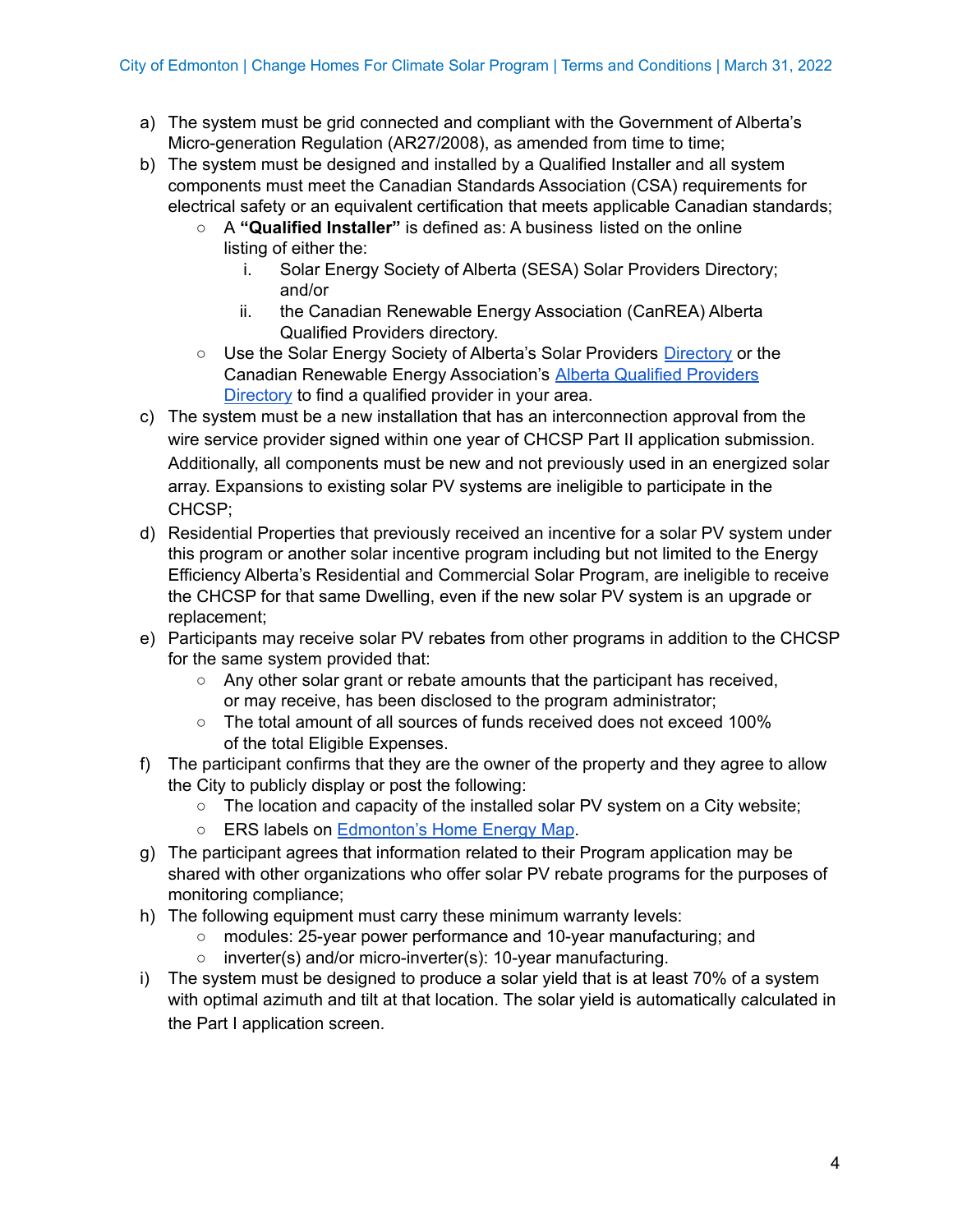# <span id="page-4-0"></span>2.3 Eligible Evaluations

The EnerGuide Rating System, (**"ERS"**), is created and regulated by Natural Resources Canada and provides a systematic evaluation of new and existing homes based on a comprehensive evaluation of the energy components of the home including the building envelope and mechanical systems, and includes a blower door test to evaluate the airtightness of the structure.

An eligible Existing Residential Property, as defined in section 4.1, must complete an Eligible Evaluation for pre-system installation (D label).

An eligible New Residential Property, as defined in section 4.1, must complete an Eligible Evaluation pre-system installation (N label).

An ERS evaluation is considered an **"Eligible Evaluation"** for the CHCSP if it satisfies the following requirements :

- The ERS evaluation must be performed at an Eligible Property on behalf of an Applicant that satisfies the eligibility criteria as mentioned in 2.1;
- The ERS evaluation must be version 15 and include the renovation upgrade report service;
- The ERS evaluation must have taken place before the solar PVsystem installation.

# 2.4 Ineligible Projects

The following project types are ineligible for the CHCSP:

- a) Projects located on temporary structures that do not qualify as a Residential Property;
- b) Off-grid solar PV systems;
- c) Solar PV systems not installed by a Qualified Installer as defined in section  $2.2(b)$ :
- d) All solar thermal projects.

# **3.0 CHCSP Application Deadlines**

Applications must be completed and received within one year of the interconnection approval by the applicable wire service provider.

For applications that have received Part I approval, the project on the Residential Property must be energized and interconnected, and all supporting information required under section 5.2 for the Part II application must be submitted within 9 months of the Part I approval date.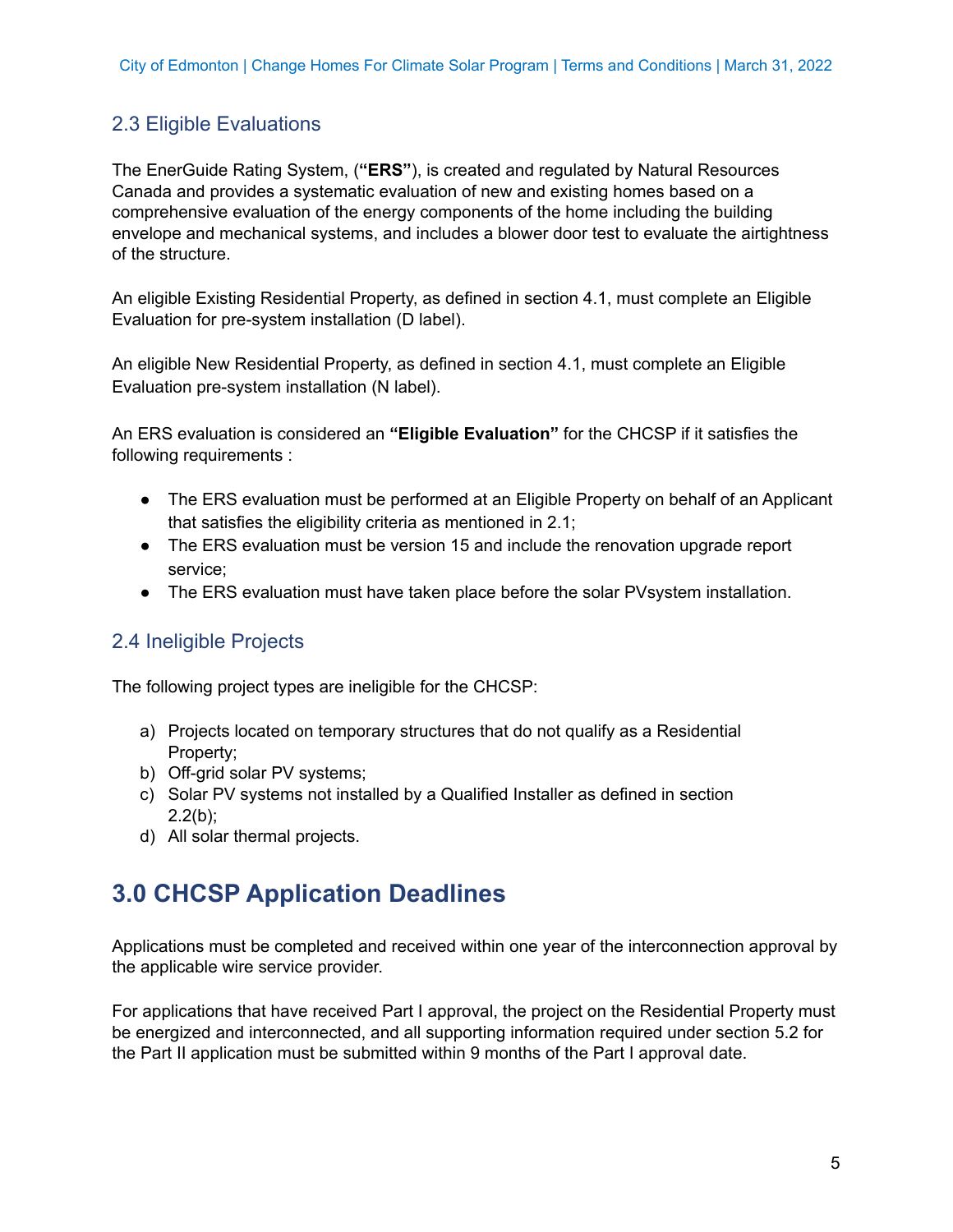# **4.0 Financial Incentive**

## 4.1 Incentive Rates

The City of Edmonton agrees to pay a rate of:

- **\$0.40 per watt for "Existing Residential Properties"**, defined as those that have been operational for at least six months prior to the submission of the Part I application.
- **\$0.30 per watt for "New Residential Properties"**, defined as those that are under construction, or have been operational for under six months.

These incentives will be issued based on the total installed system capacity up to a **maximum amount of 40% of the total Eligible Expenses or \$4,000 per Dwelling** located within an eligible Residential Property, whichever is lesser. Each property owner or business who profits from the construction of residential homes, is eligible for a **maximum of \$50,000 of CHCSP incentives per calendar year, for all projects combined**.

The total of all rebates, grants, and other financial incentives for the solar project, including the CHCSP must not exceed 100% of the total Eligible Expenses as defined in section 4.2. If this limit is exceeded, as stated in section 2.2(e), the applicant is no longer eligible to receive the CHCSP incentive, or the applicant may have to return the funding.

If the solar PV system is being installed on a newly constructed Garage or Garden Suite, the rebate amount will be determined based on whether the primary Dwelling as defined by Zoning Bylaw 12800 is a New Residential Property or an Existing Residential Property.

Please note that system sizes in this document refer to cumulative project size (sum of DC watt capacity of all modules under Standard Test Conditions). PV module capacity is determined from the Canadian Standards Association (CSA), UL, or equivalent Canadian certification approval labels.

If a solar PV system is planned with a DC capacity that exceeds 150% of the inverter AC capacity, a written rationale is required. **The City of Edmonton reserves the right to fund only the installed capacity (KW DC) up to 150% of the inverter capacity (KW AC) at their sole discretion**.

A limited number of incentives are available each calendar year which will be approved and allocated on a first-come, first-served basis based on application Part I approval dates (see Section 4.4). However, a maximum of 50% of annual budgeted CHCSP incentive dollars will be allocated to newly constructed Residential Properties.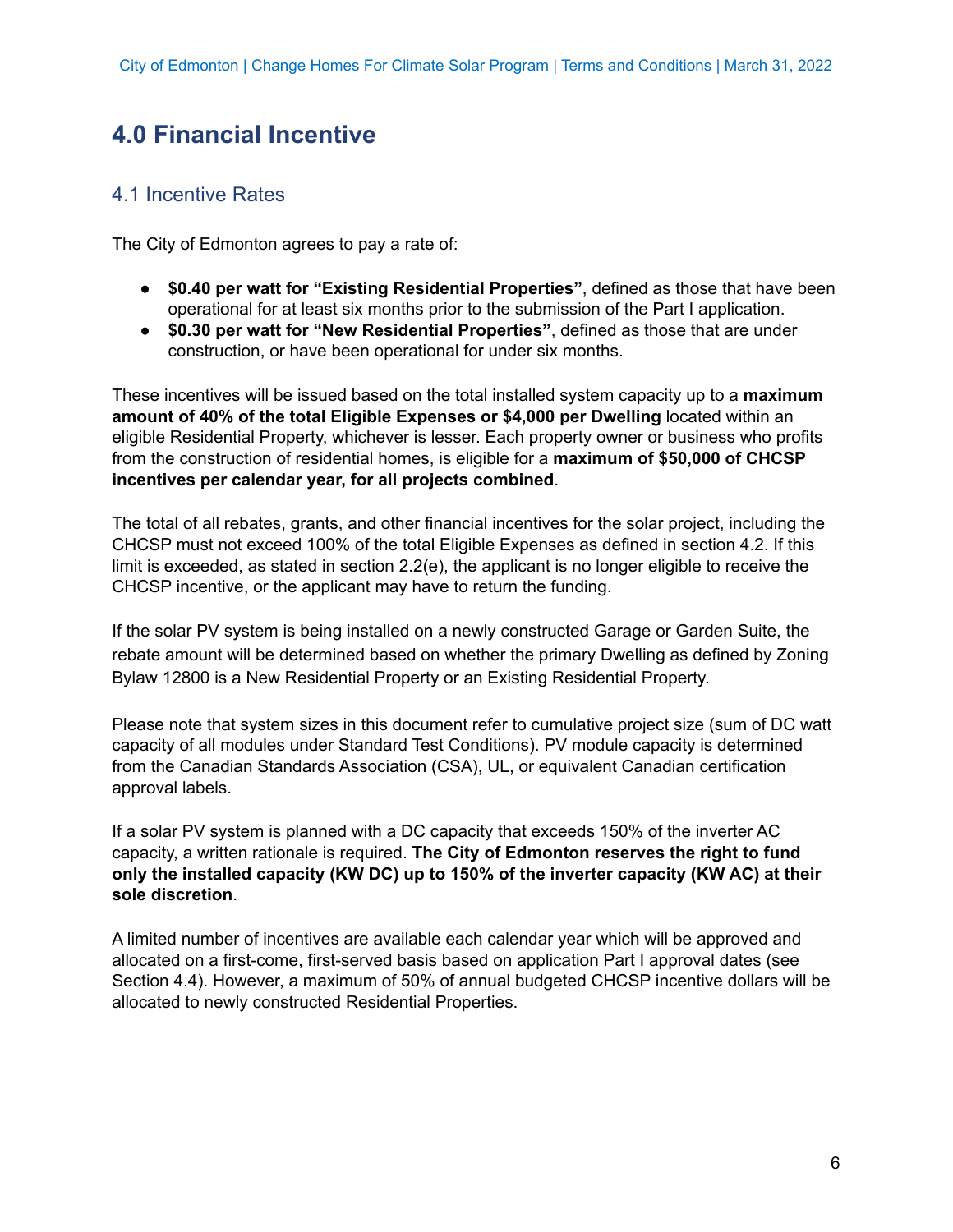# 4.2 Eligible Expenses

Eligible Expenses incurred by the participant will be used to calculate the incentive value as described in Section 4.1 and must be outlined by the applicant in the CHCSP application. To be included in the incentive calculation, Eligible Expenses must be incurred by the applicant prior to project Part II approval.

**"Eligible Expenses"** are defined as the following expenses which are eligible for inclusion in the calculation of the maximum payable incentive:

- a) expenses for the purchase of the solar PV equipment for the project (i.e. solar PV modules, racking, inverters, transformer (if any), cabling, conduit, fittings, disconnects, and monitoring interface);
- b) expenses for the design, development, energy modelling, engineering (structural, electrical, civil, geotechnical), specification, procurement, and construction of the project;
- c) expenses for obtaining the required electrical permit and grid-connected approvals, and any required building and development permits;
- d) expenses for completing the required electrical inspection and building inspection for the project; and
- e) expenses borne by the applicant for transmission and distribution system upgrades necessary to obtain interconnection approval.

## 4.3 Ineligible Expenses

The following expenses are not eligible for inclusion in the calculation of the maximum payable incentive:

- a) Goods and Services Tax (GST);
- b) expenses for the operation and maintenance of a project;
- c) lease payment expenses incurred after the project is energized;
- d) batteries or battery storage units connected to the solar PV system;
- e) expenses incurred by the applicant to complete the CHCSP application;
- f) expenses incurred by the applicant to prepare documents, process invoices, or other administrative and internal costs; and
- g) any other expense deemed by the City of Edmonton to be ineligible.

### 4.4 Incentive Disbursement

The approval and allocation of qualified funds will occur on a first-come, first-served basis based on application Part I approval dates. Applicants will be placed into the first-come, first served queue in the order in which they submit a completed CHCSP application to the satisfaction and approval of the program administrator.

All systems must be completed as per Section 3.0. Any systems that do not complete their system and their Part II application within these time frames are subject to removal from the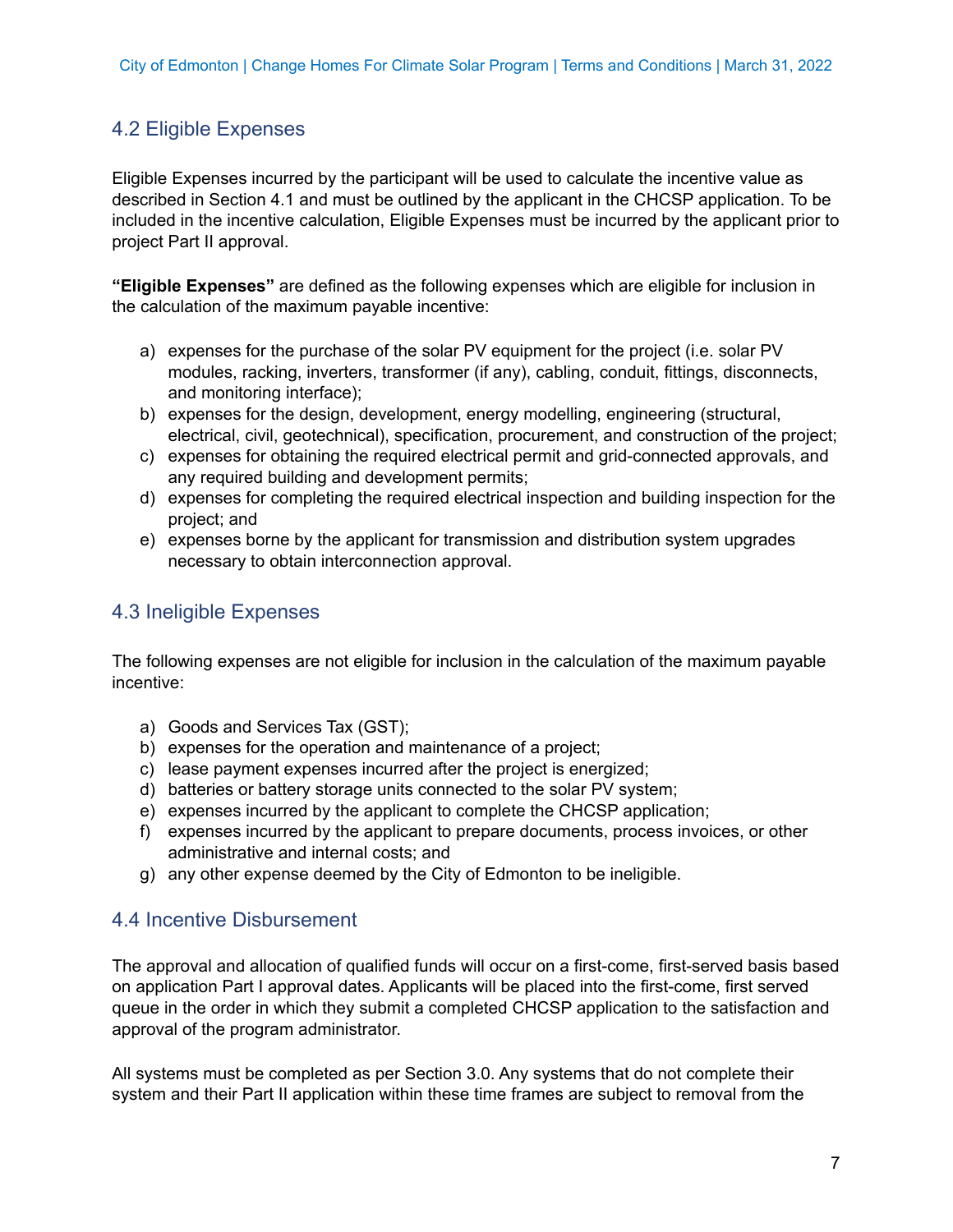payment queue and must contact the program administrator in advance of any deadline if they still wish to participate in the program. When available funding is fully committed, applicants will be automatically placed on a waiting list in their order of Part I approval and any additional funds that become available will be distributed to systems on the waiting list queue.

The CHCSP incentive will be paid to the applicant by direct deposit to their chosen bank account after the applicant has completed Part II of their application and provided all supporting documentation that the program administrator requires to verify that the project is complete. The application process is described in Section 5.0.

Participants in the CHCSP may ask questions of the program administrator via phone or email.

Applications must be received via the application portal. Personal information including applicant name, email address, mailing address, phone number and direct deposit banking information will need to be submitted as part of the application.

The banking information that is collected consists of the financial institution (bank) number, bank branch (transit) number, and the account number, and is the same data that appears on the front of a cheque.

## 4.5 Cancellation or Termination of Program

The City reserves the right to cancel or terminate the Program at any time and for any reason whatsoever.

# **5.0 How to Participate**

All applications for the program will be completed through the program's online application system at changeforclimate.ca/solar. The application can be completed by either the applicant or the applicant's installer, contractor, designer, or designated representative. The applicant may opt to assign the payment of the incentive directly to the contractor upon project completion with an Assignment of Incentives Form signed by the applicant.

The application is a two-part process. Upon completion of Part I, if eligible, a conditional approval will be issued by email. This will guarantee distribution of funds if the project is completed as proposed per the conditions of Part I approval within the allotted time frame. Once the project has been completed and interconnection approval received, the applicant can complete Part II of the application, which will trigger payment of the incentive.

Both Part I and Part II approvals can be expected within one week of submission unless additional information is required. Payment by direct deposit can be expected to arrive in the customer's bank account within 5 to 10 business days of Part II approval.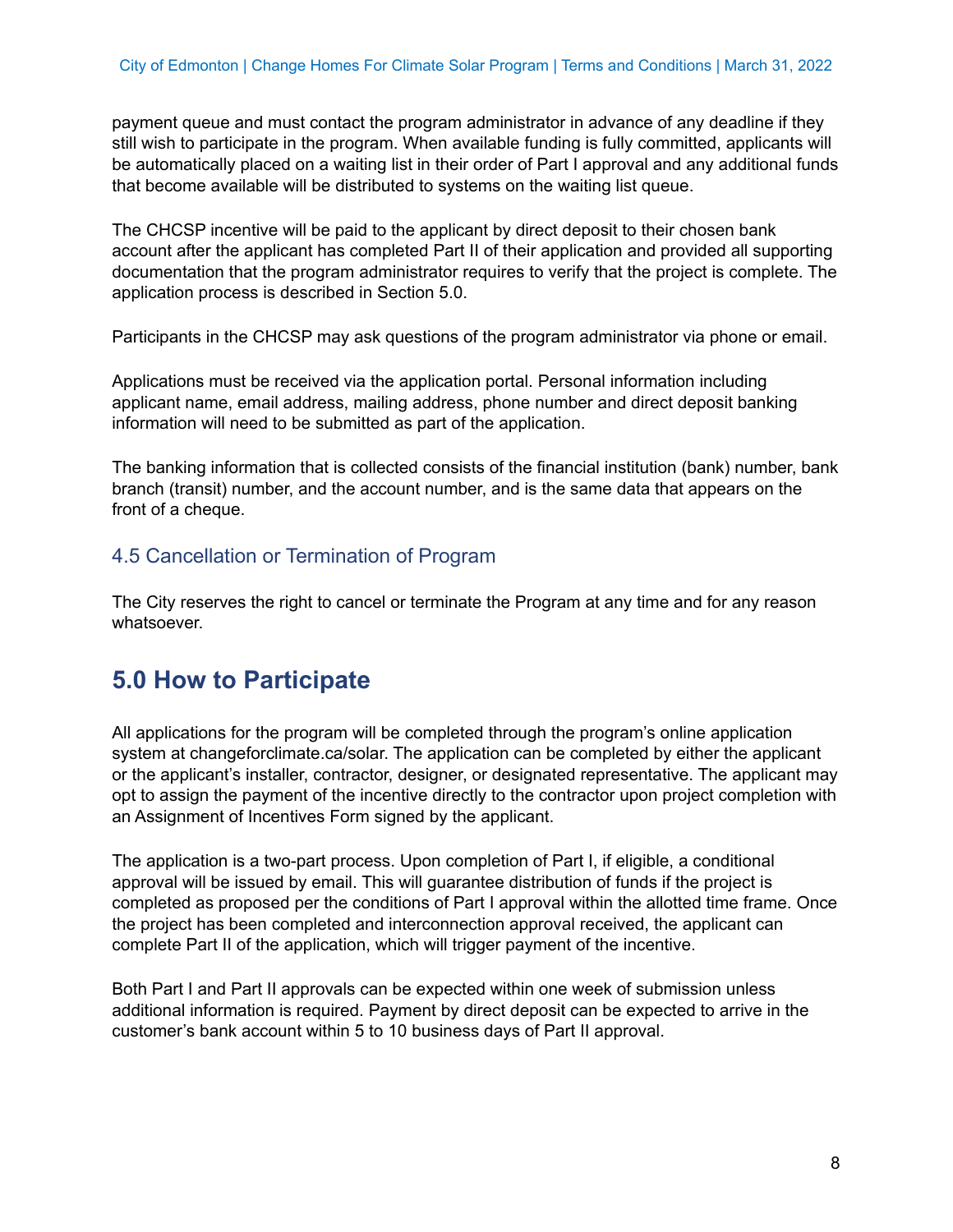Applicants who require additional assistance with the application process can contact the program administrators at solar@edmonton.ca or (587) 287 1903.

# 5.1 Step 1: Complete a Part I Application

The applicant (for example: installer/contractor/designer/designated representative/solar PV system owner) (herein the **"Applicant"**) must create an account at [http://www.solarab.ca/.](http://www.solarab.ca/) An installer or contractor may also create a single account to submit multiple applications on behalf of each of their customers. Once an account has been created, the following information is required to complete the Part I application:

#### Solar PV System Owner Information:

- property owner name (individual or business)
- system host
- location
- residential property type
- Existing or New Residential Property
- number of dwellings
- EnerGuide file number
- site ID
- Wire Services Provider (WSP)
- average total annual electricity consumption in kilowatt hours (kWh)

#### **Project Details:**

- total project costs
- disclosure of all possible incentive, grant or rebate funding being pursued for the solar PV system and/or its components
- solar installation company name and business number
- estimated or actual milestone dates: application, permitting, interconnection, online, inspection (if applicable)
- financing information (if applicable)

#### System Details and Performance:

- solar module nameplate capacity (DC rating)
- solar inverter nameplate capacity (AC rated output)
- array azimuth
- array tilt
- type of array mounting used
- PV module manufacturer
- PV module model number
- PV module quantity
- PV module warranty length
- inverter manufacturer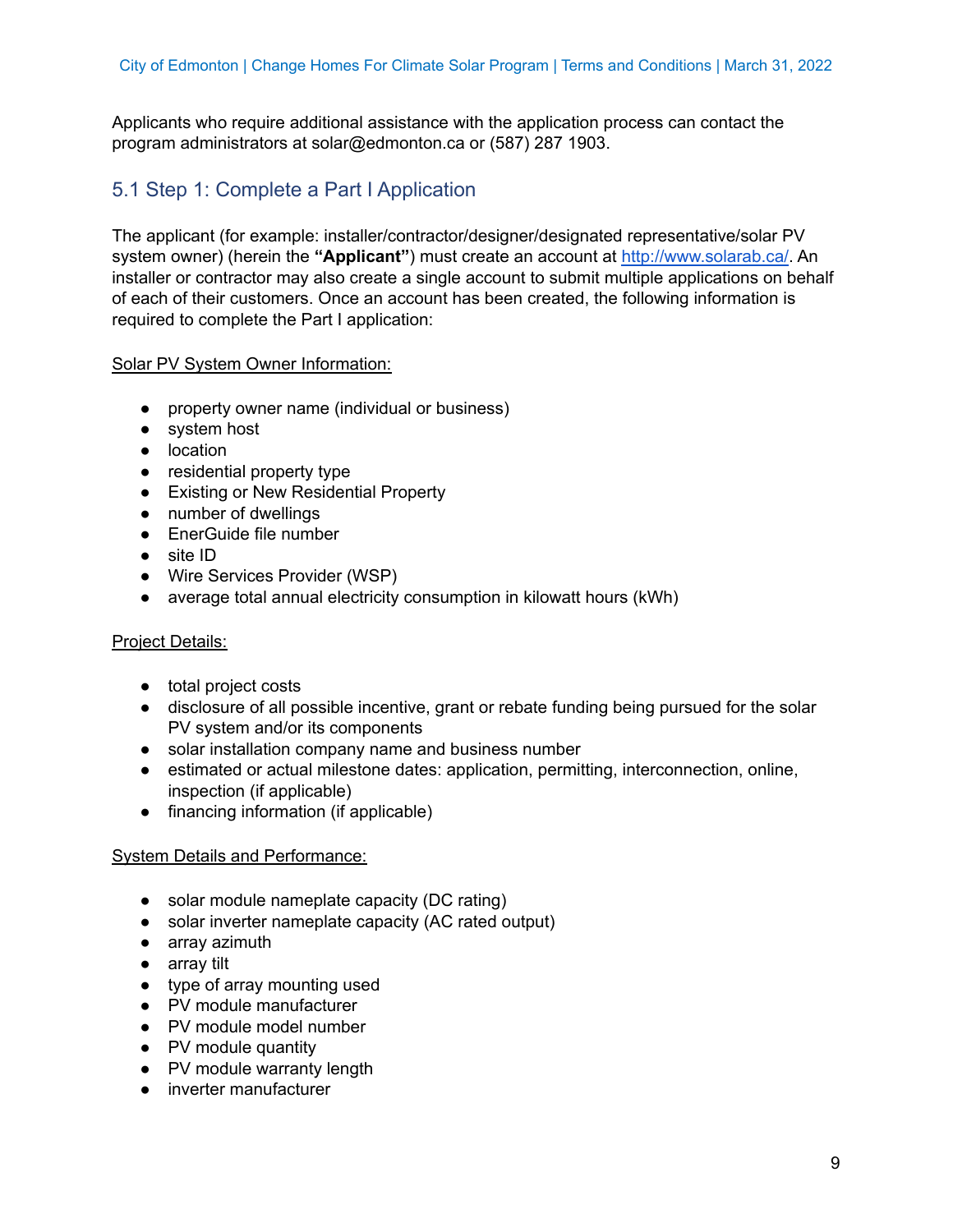- inverter model number
- inverter quantity
- inverter warranty length
- solar yield (calculated)

#### Documentation Requirements (all existing single and semi-detached houses, row houses and townhomes)

● Pre-retrofit EnerGuide evaluations (D label file for an Existing Residential Property and N label file for a New Residential Property) will be required documentation for Part I (pre-approval) CHCSP applications.

#### Documentation Requirements (for applications seeking rebates over \$4,000 only)

- A signed copy of the Alberta Utilities Commission (AUC) required Form A Micro-generation Notice and all supporting documentation submitted to the Wire Services Provider (WSP) through which the solar PV system is connected; and
- A signed copy of the solar installation agreement with the contractor for the project.

The Part I application will be reviewed once submitted and the program administrator will contact the Applicant by email if any additional information is required. Applicants will be able to check the status of their Part I approval on their dashboard at <http://www.solarab.ca/>. Any additional required information should be emailed to the program administrator at [solar@edmonton.ca.](mailto:solar@edmonton.ca)

The Applicant will be notified by email when their Part I application is approved, at which time their funding will be reserved subject to project completion as submitted and approved and within the allowable time frame.

# 5.2 Step 2: Complete the Part II Application

Once a project has been completed, the Applicant must return to the application portal at [http://www.solarab.ca/.](http://www.solarab.ca/) The following information must be submitted:

- Copy of the signed interconnection approval (also known as an Inter-operating Agreement or Interconnection Agreement) from your wire service provider;
- Copy of the signed Incentive Confirmation and Claim Form completed by the customer and installer (generated within the application system);
- Final itemized invoice for the project to account for all Eligible Expenses submitted in Part I of the application. At a minimum, the invoice must break out the following:;
	- equipment costs
	- permitting costs
	- labour costs
	- total amounts for all other grants, incentives or rebates (applied for or received for the solar PV project)
	- GST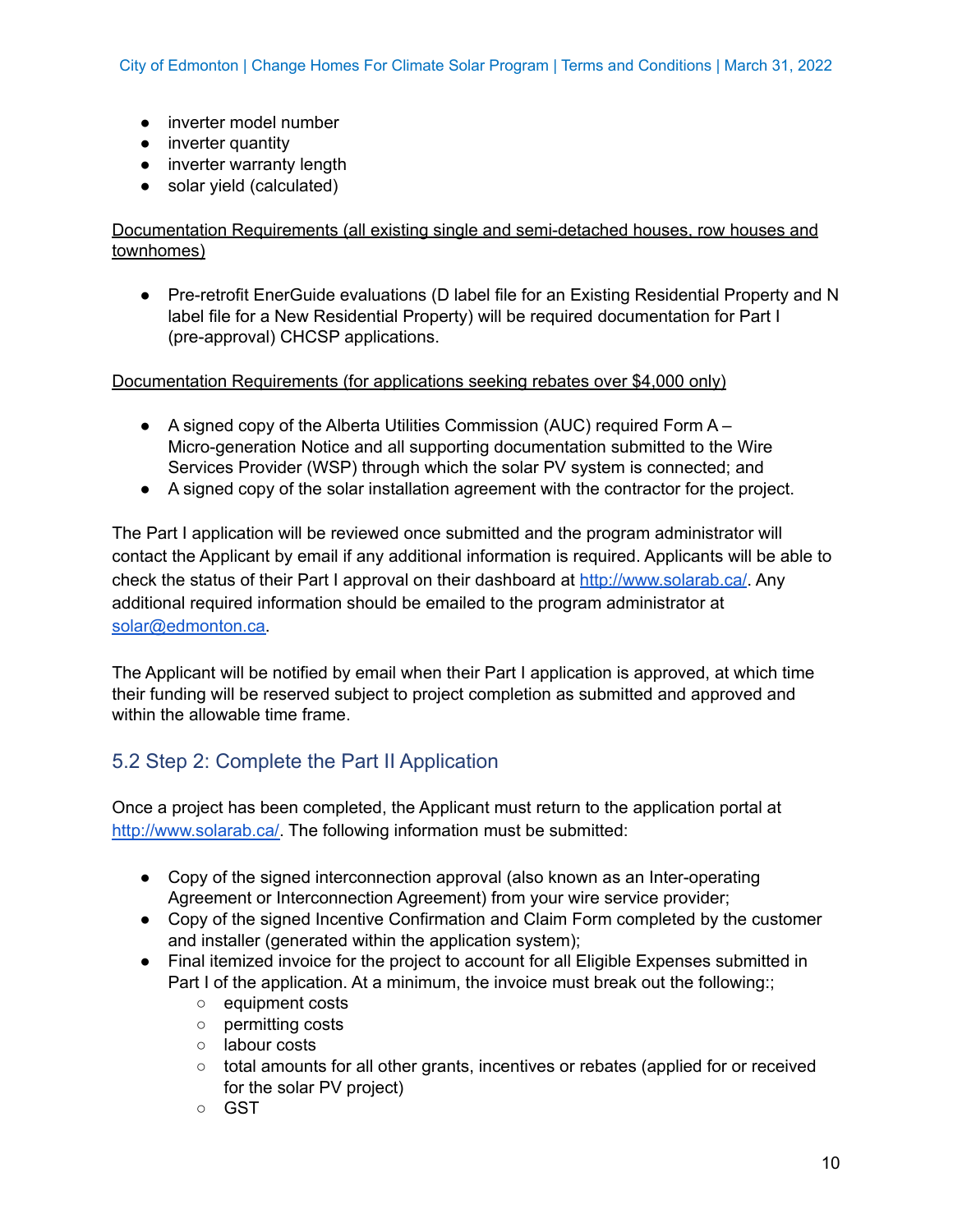- Photo that clearly shows all modules:
- Photo of the inverter(s) or micro-inverter nameplate that clearly shows the Canadian Standards Association (CSA), UL, or equivalent Canadian certification approval; labels;
- Photo of the module label that clearly shows the Canadian Standards Association (CSA), UL, or equivalent Canadian certification approval labels;
- Photo of the inverter display or if micro-inverters were used, include a photo of microinverter communications unit screen that clearly show the total system production to date (kWh);
- Applicant's bank information for direct deposit of incentives payment;
- Signed Terms & Conditions acknowledging the City of Edmonton's request to publicly display the location of the applicant's solar PV system, the system's capacity and ERS labels on a map located at changehomesforclimate.ca/.

# 5.3 Step 3: Direct Deposit of Funds

The program administrator will review the Part II application once submitted and disburse funds via direct deposit when all required information has been provided. The Applicant can expect the funds to be deposited into their account within 5 to 10 business days upon completion of the Part II application and receipt of approval.

# **6.0 Reporting Requirements**

The Applicant shall fully cooperate with the City of Edmonton in reporting progress on the project.

# **7.0 Evaluation, Measurement and Verification**

# 7.1 Verification

Any Applicant receiving an incentive payment may be contacted by a third-party evaluator retained on behalf of the City of Edmonton to verify project installation or be asked to complete a written, oral or electronic participant survey. The Applicant must submit documentation to establish, to the satisfaction of the CHCSP administrator, that the Applicant incurred and paid all Eligible Expenses reported. All items on an invoice submitted by the Applicant must be listed separately, and the cost for each Eligible Expense must be clearly identified.

The Applicant must also provide any other documentation requested by the program administrator. If the Applicant fails to provide information within a reasonable time on reasonable notice, as determined by the City of Edmonton, for the audit and evaluation of the project, the Applicant may be required to refund any payments received under the Program, as well as forfeit any future payments under the Program.

# 7.2 Inspection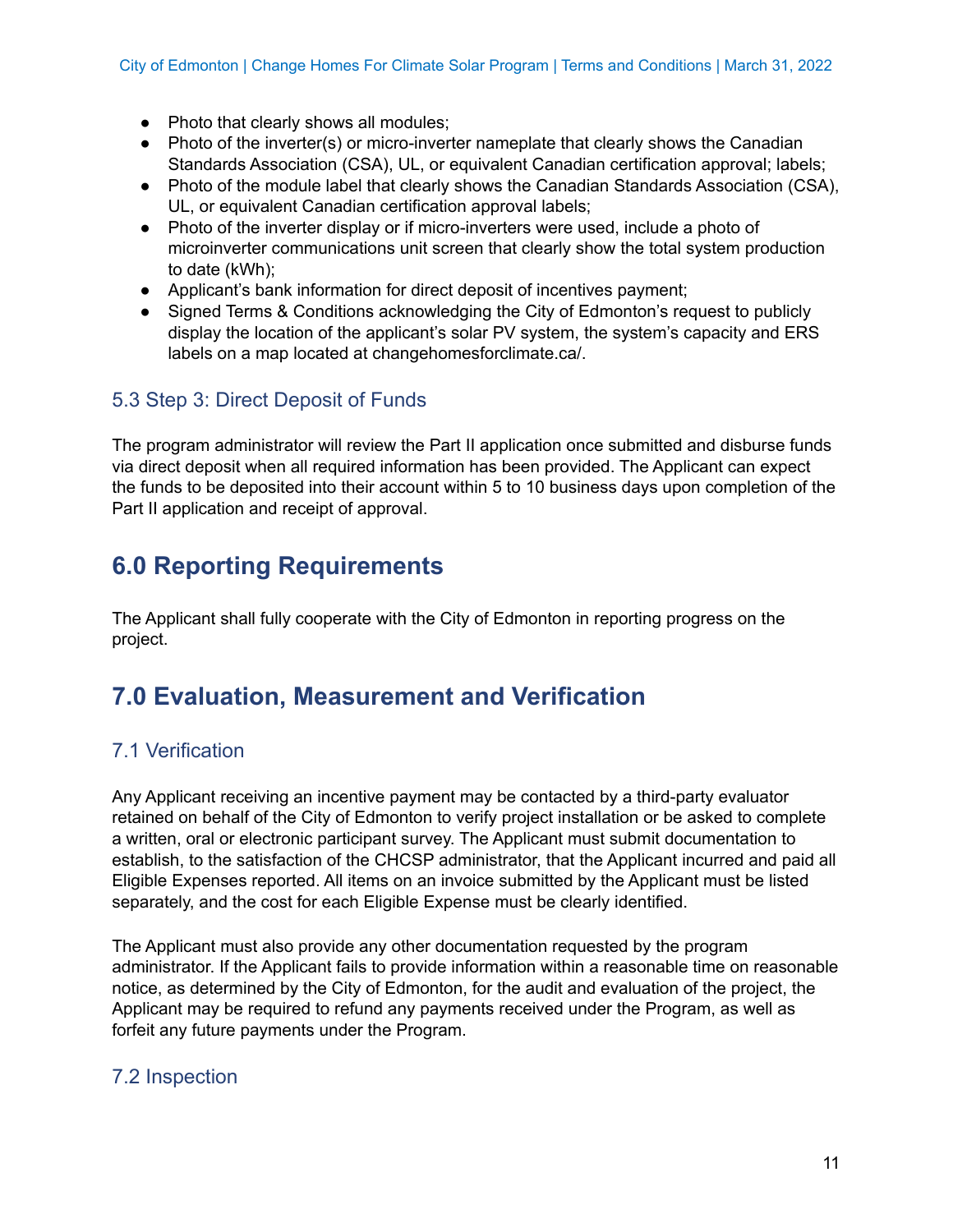If an Application is approved, for three years following Part II approval, the City of Edmonton or its designees are entitled, at a reasonable time and upon reasonable notice to the Applicant, to attend the residence or business operation of the Applicant for the purpose of examining items pertinent to the Project in order to assess whether the Applicant is in compliance with these program conditions, and to conduct other measurement and verification activities if necessary.

# **8.0 Additional Legal Considerations**

# 8.1 Breach of Terms

Any Applicant who fails to satisfy any of the CHCSP Terms and Conditions or provides false, misleading or incomplete information, may be required to pay back to the City of Edmonton all or a portion of the funds that were disbursed by the City of Edmonton. Any amounts unpaid, after written demand by the City of Edmonton, will be a valid debt due and owing by the Applicant to the City of Edmonton.

# 8.2 Right of Set-Off

The City of Edmonton may review its records with respect to business licensing, taxation, assessment and other claims prior to making any payment to the Applicant. The City may set off any claims or overdue accounts relating to the Applicant against any amounts otherwise payable to the Applicant pursuant to the Program.

### 8.3 Environmental Attributes or Products

The Applicant agrees to convey ownership to the City of Edmonton, or its successors, all environmental attributes and environmental products that are created or otherwise arise from this project in any jurisdiction, including but not limited to renewable energy certificates, solar renewable energy certificates, or carbon offset credits. The Applicant warrants that said attributes have not been claimed, sold or otherwise transferred to another party. If the participant is eligible for Rebate stacking as outlined in Section 2.2(e) then the environmental attributes will be shared between all funding organizations if applicable, proportionate to the percentage of rebates paid by each program.

The City of Edmonton retains the right to adjust program guidelines in accordance with amendments to any Government of Canada or Government of Alberta legislation, policies, or protocols surrounding greenhouse gas emissions, carbon accounting or the carbon offset system. The Applicant warrants that said attributes have not been claimed, sold or otherwise transferred to another party.

# 8.4 Freedom of Information and Protection of Privacy (FOIP) Act

#### Collection of and Consent to Use Personal Information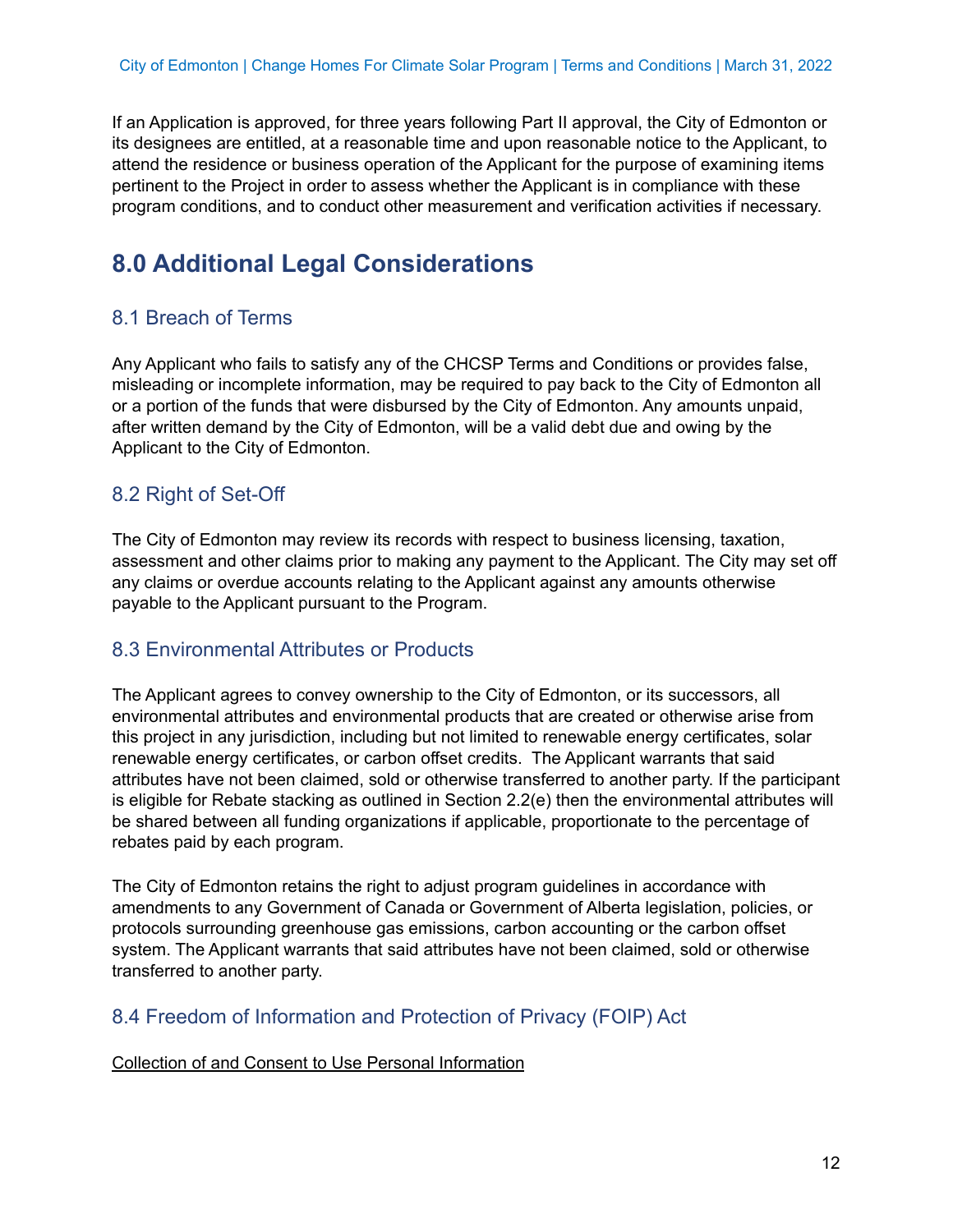Your personal information is collected in accordance with 33(c) of the Freedom of Information and Protection of Privacy (FOIP) Act. Your name, email address, mailing address, phone number and direct deposit banking information will be used to administer the Change Homes for Climate Solar Program and associated rebates. Participant data including individual, anonymous and aggregate data may be used in public energy transition reports and to inform the development of other City of Edmonton energy transition programs.

The City of Edmonton will obtain your EnerGuide label, your home evaluation data, results and reports from your Energy Advisor and Natural Resources Canada. The City of Edmonton may use all detailed information related to your program participation in your home, exclusive of information identifying the participant, for program evaluation, performance monitoring, and future program planning or potential studies. This will include the information provided if you voluntarily choose to also submit a post-retrofit evaluation.

If you have any questions about the collection and use of your personal information, contact the Senior Project Manager at [changeforclimate@edmonton.ca](mailto:changeforclimate@edmonton.ca), 780-944-1507, Energy Transition Unit, 9th Floor, City of Edmonton Tower, 10111 104 Ave NW, Edmonton, AB T5J 0J4.

#### Disclosure of Eligible Property Information and Eligible Upgrade(s)

The Applicant hereby authorizes the City of Edmonton to disclose publicly information regarding the Residential Property, Eligible Project(s) and Eligible Evaluation(s), including any voluntarily submitted post-retrofit evaluation (as the case may be) provided such disclosure shall be limited to the building type, address, photos, capacity of the solar PV system and ERS label. The ERS label and certain data associated with the property will be displayed on the City of Edmonton's online Home [Energy](https://homes.changeforclimate.ca/energy-mapping/) Map.

Participants who have received Rebate funds and subsequently request their Eligible Property's ERS label be removed from Edmonton's Home Energy Map will be considered. Requests to remove ERS labels and/or associated information may be approved at the discretion of the City of Edmonton without penalty if a reasonable safety concern is raised. Otherwise, participants who have their ERS labels removed without justification and City approval will, upon written demand from the Program Administrator or the City, pay back the Rebate funds the Participant received.

Participant information may also be shared with other organizations who offer energy efficiency rebate programs for the purposes of monitoring compliance of Rebate stacking with Section 2.2(e) of these terms and conditions.

# 8.5 Limitation of Liability

The City of Edmonton's sole liability is limited to paying the properly qualified incentives specified herein. The Applicant acknowledges that any Service Provider, solar installation contractor, or other solar provider selected by the Applicant is not an agent, contractor or subcontractor of the City. The City of Edmonton shall have no obligation to maintain, remove or perform any work whatsoever on the solar PV system or equipment installed. Neither the City of